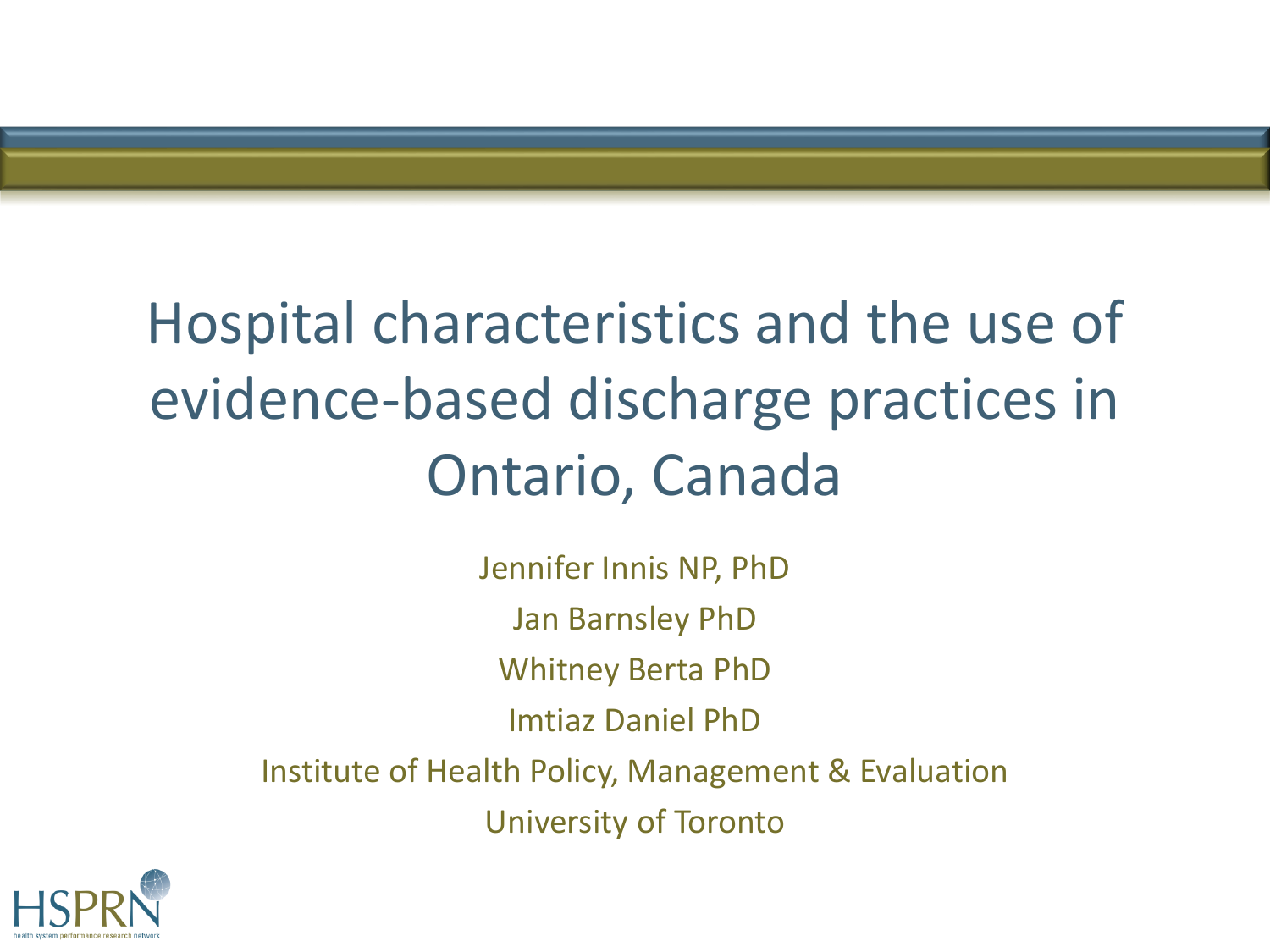# Current state of hospital discharge

- Patients and families describe receiving inadequate and incorrect information (Hessenlink et al 2012; Coleman & Roman 2015)
- Day of discharge is frequently confusing & chaotic (Soong et al, 2013)
- If patients return to hospital within 30 days, this may be a sign of a poor discharge process (Vashi et al, 2013; Clancy, 2013)

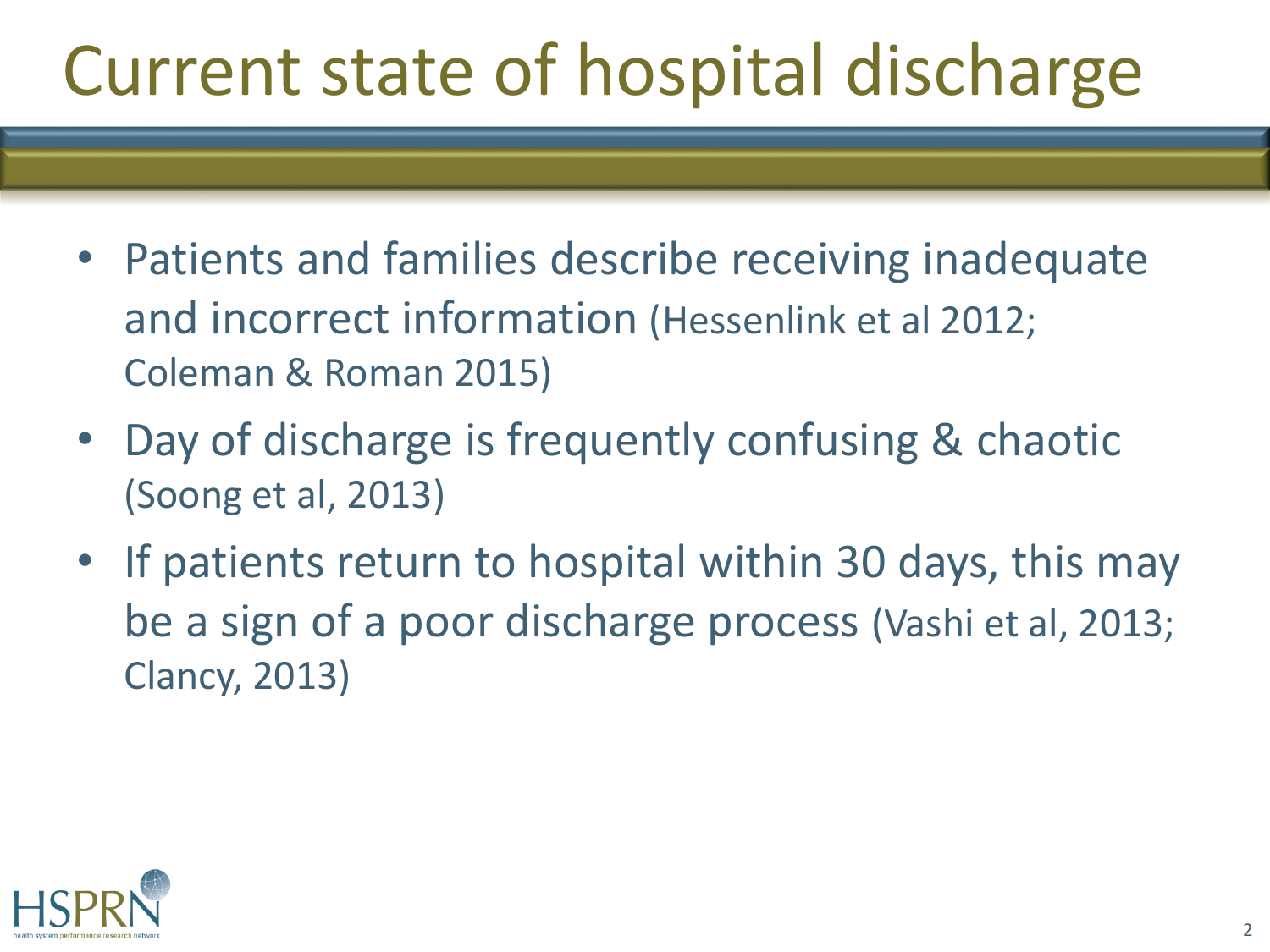# Hospital readmission

- 8.5% of patients discharged from hospital in Canada are readmitted to hospital within 30 days (CIHI, 2012)
- 13.3% of adult medical patients are readmitted to hospital within 30 days (CIHI, 2012)
- In Ontario, the current readmission rate is 13.1% for medical patients (HQO, 2016)
- HQO has identified reducing readmissions and improving care transitions as goals (HQO, 2015)

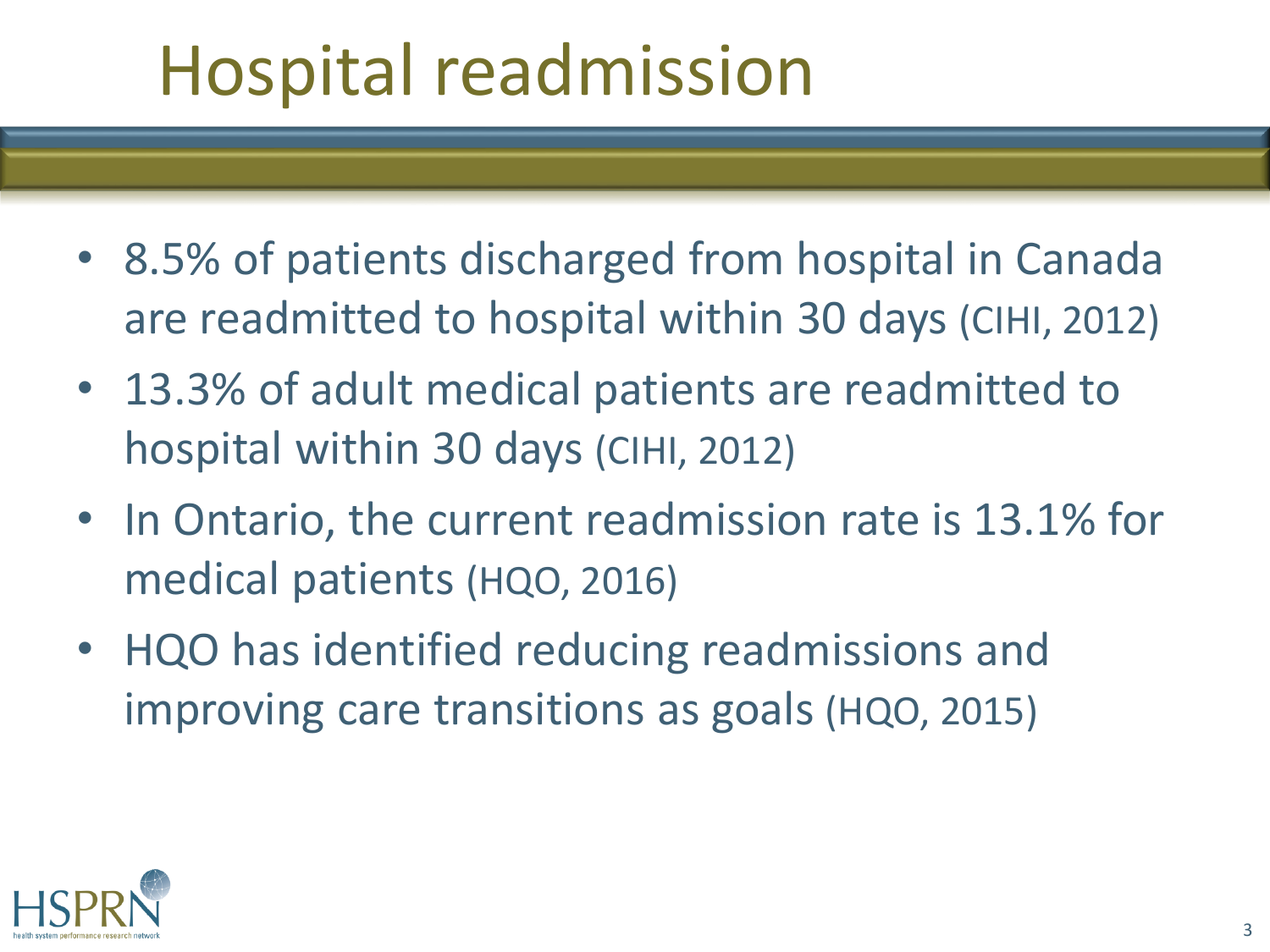## Evidence-based discharge practices

#### Project RED (Re-Engineered Discharge)



Decreased readmission rates Decreased costs Improved patient outcomes (Adams et al, 2014; Jack et al, 2009; Markley et al, 2013)

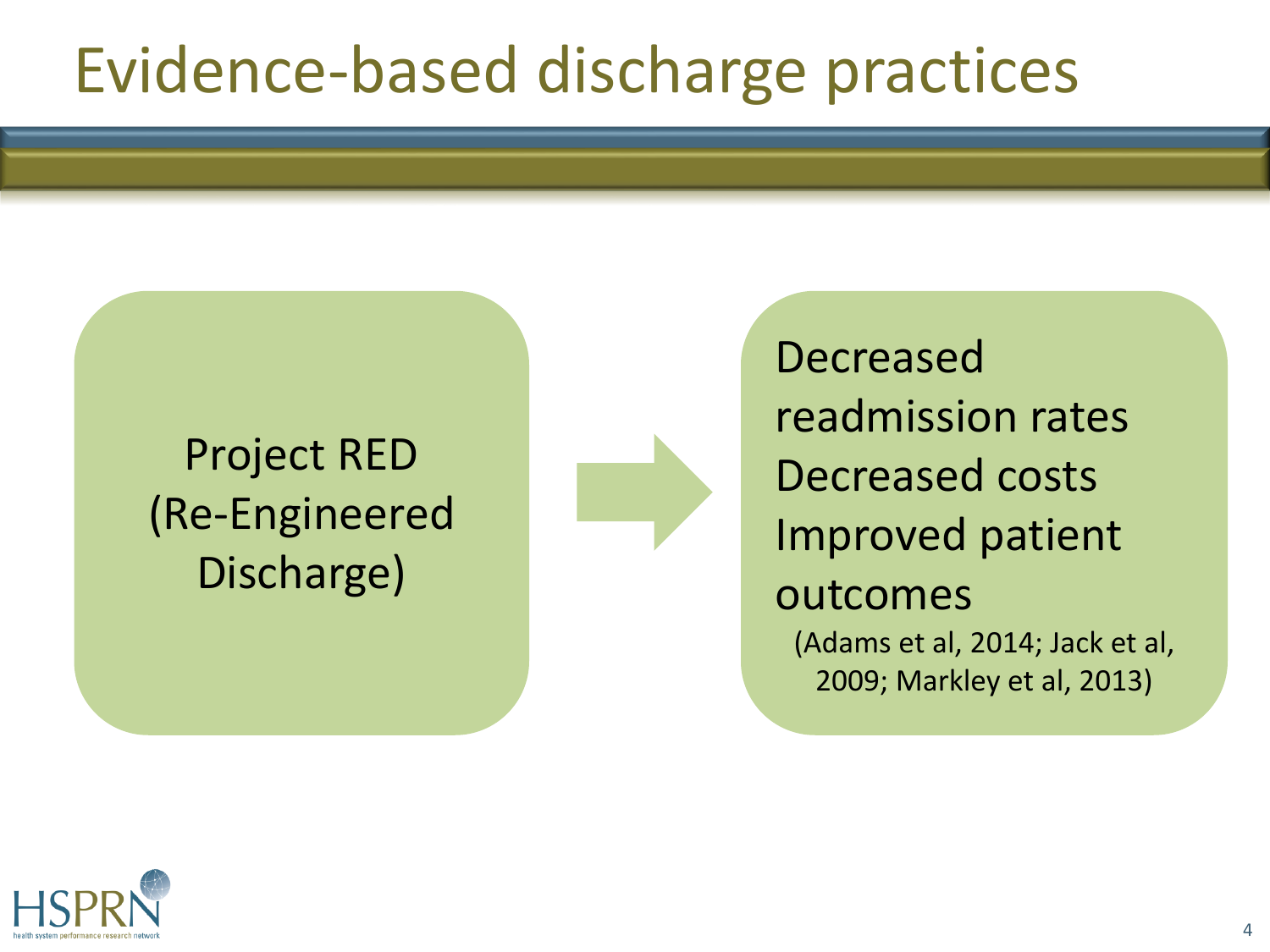# Development of survey

- Based on 34 indicators of Project RED
- Use of a Delphi panel to determine best indicators of evidence-based discharge practices in Ontario context
- All 34 indicators rated as important or very important, 2 reworded indicators,2 new indicators (Innis, Barnsley, Berta & Daniel, 2017)

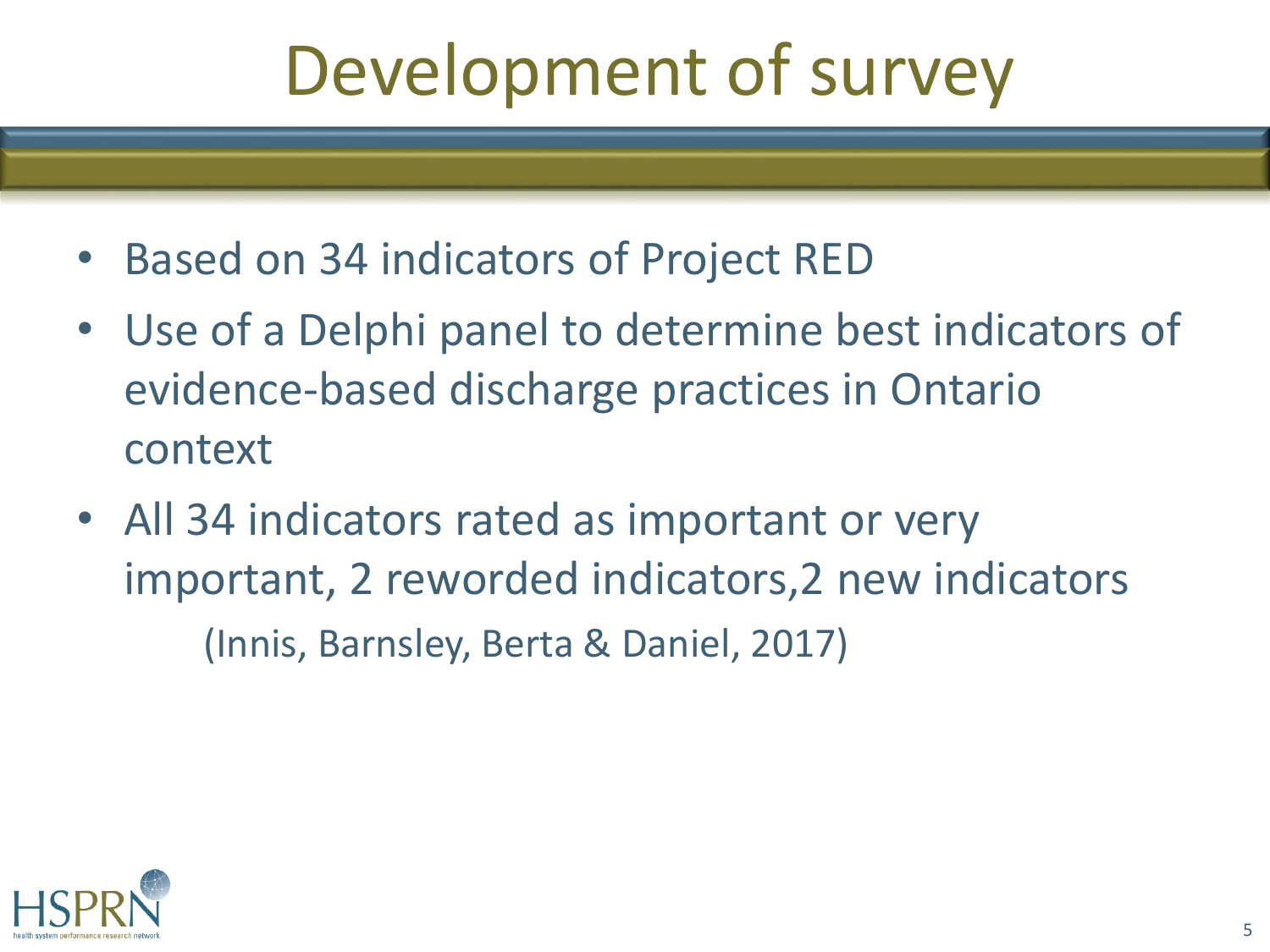### Administration of survey to Ontario hospitals

- Survey administered to nursing managers and health care providers (n=212) in Ontario hospitals (N=143) in Spring 2015
- Survey endorsed by Ontario Hospital Association
- 99 participants from 79 hospitals
	- Participation rate for hospitals 55%
- Wide range of use of evidence-based discharge practices (EBDPs) in Ontario hospitals

(Innis, Barnsley, Berta & Daniel, 2017)

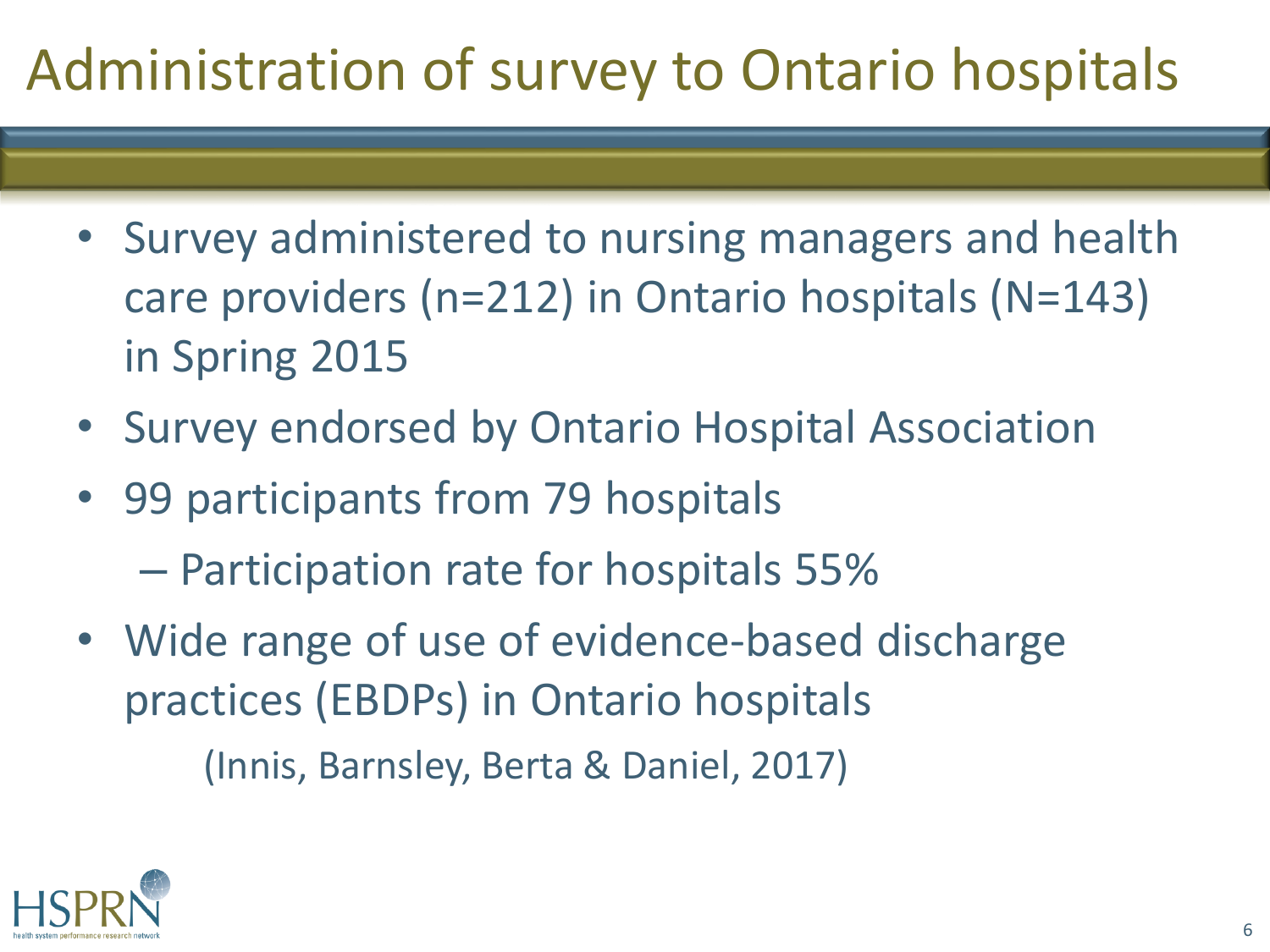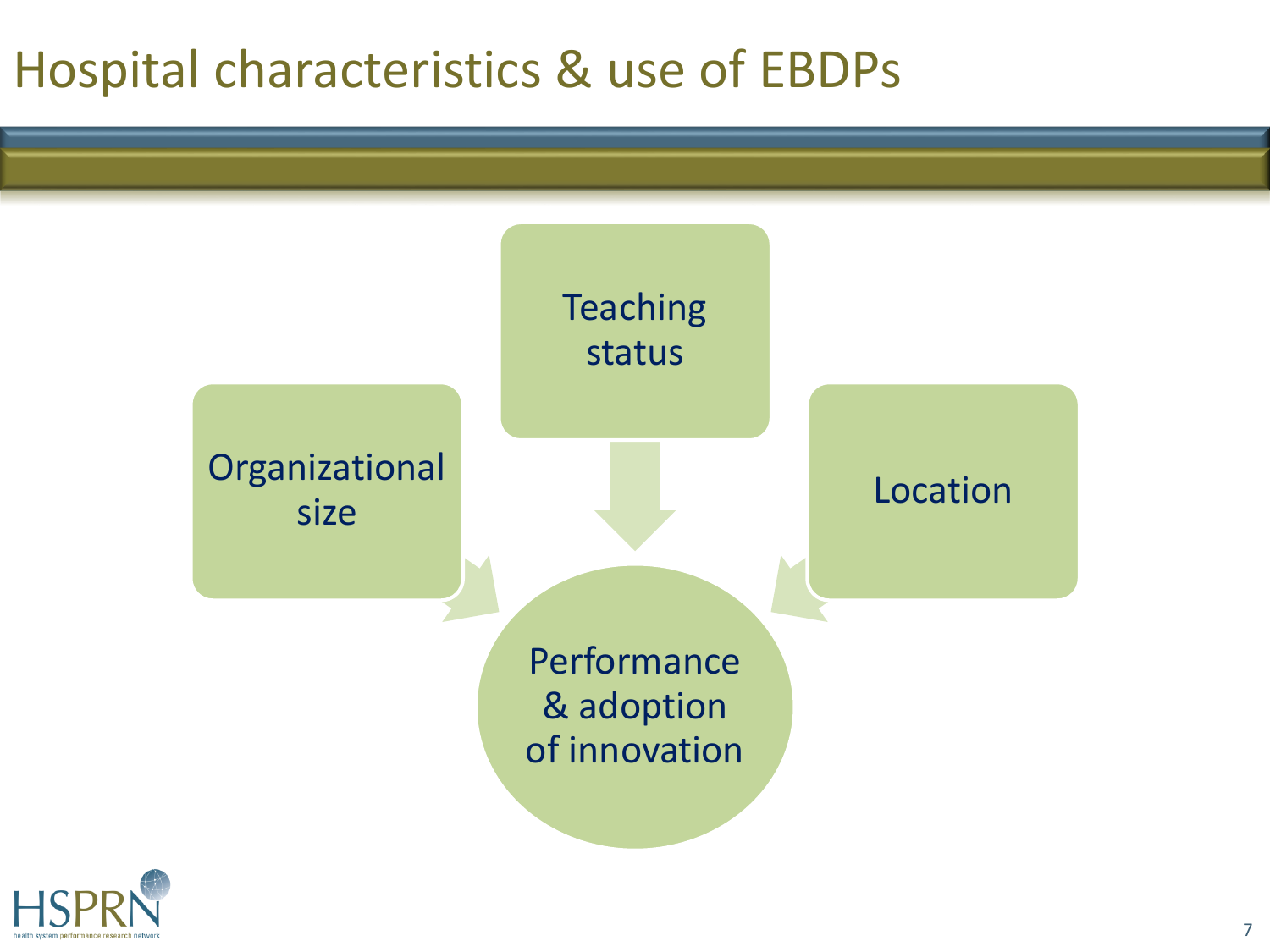- Multiple regression analysis was used to examine the relationship between survey score and
	- Hospital size (number of acute care beds)
	- Teaching status
	- Location (region & rurality)
		- Region: north, south, east, west, central
		- Rurality: population density and travel times for basic and advanced health care services

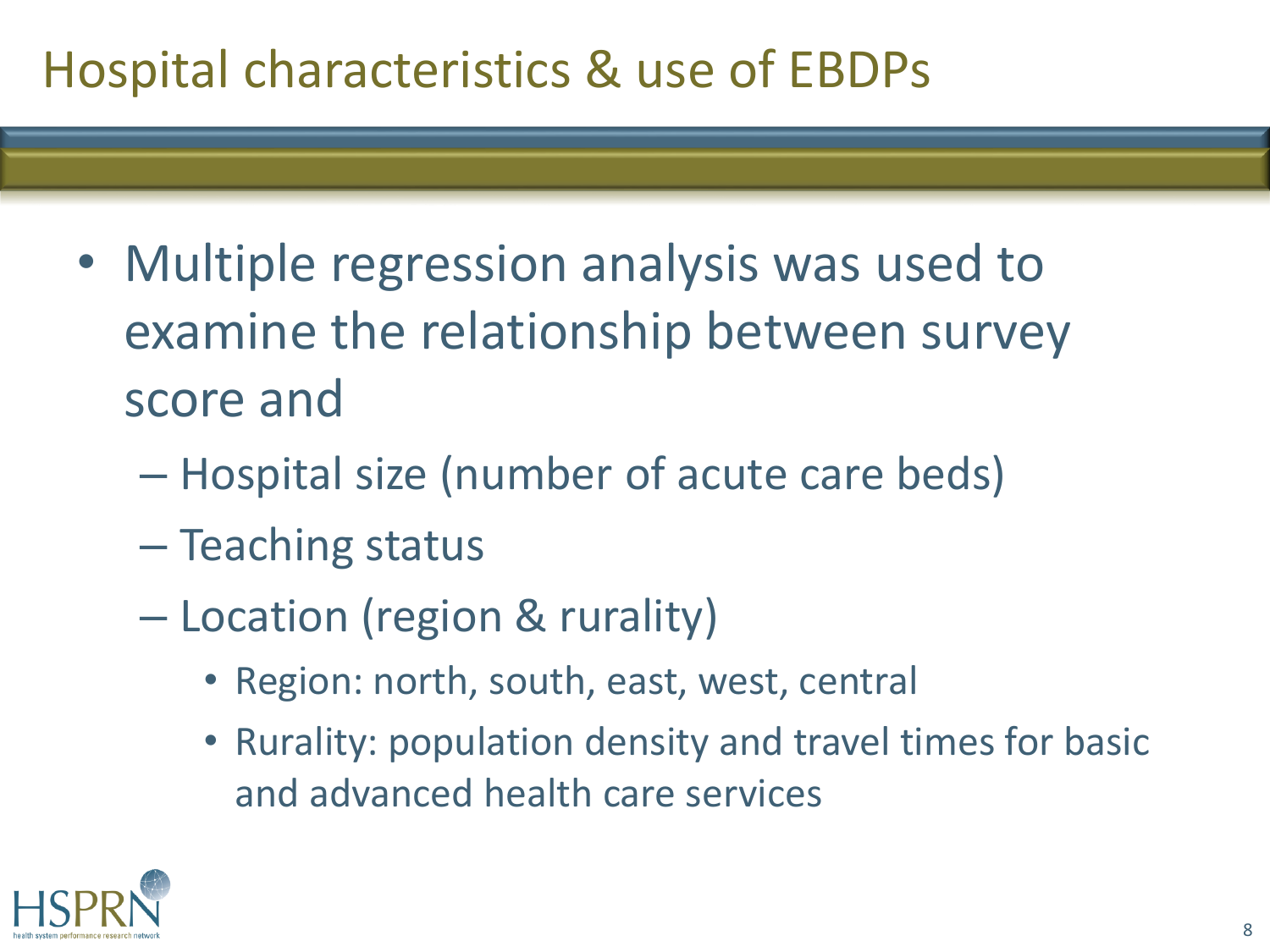Hypothesis 1: There is a significant relationship between organizational size and the survey score



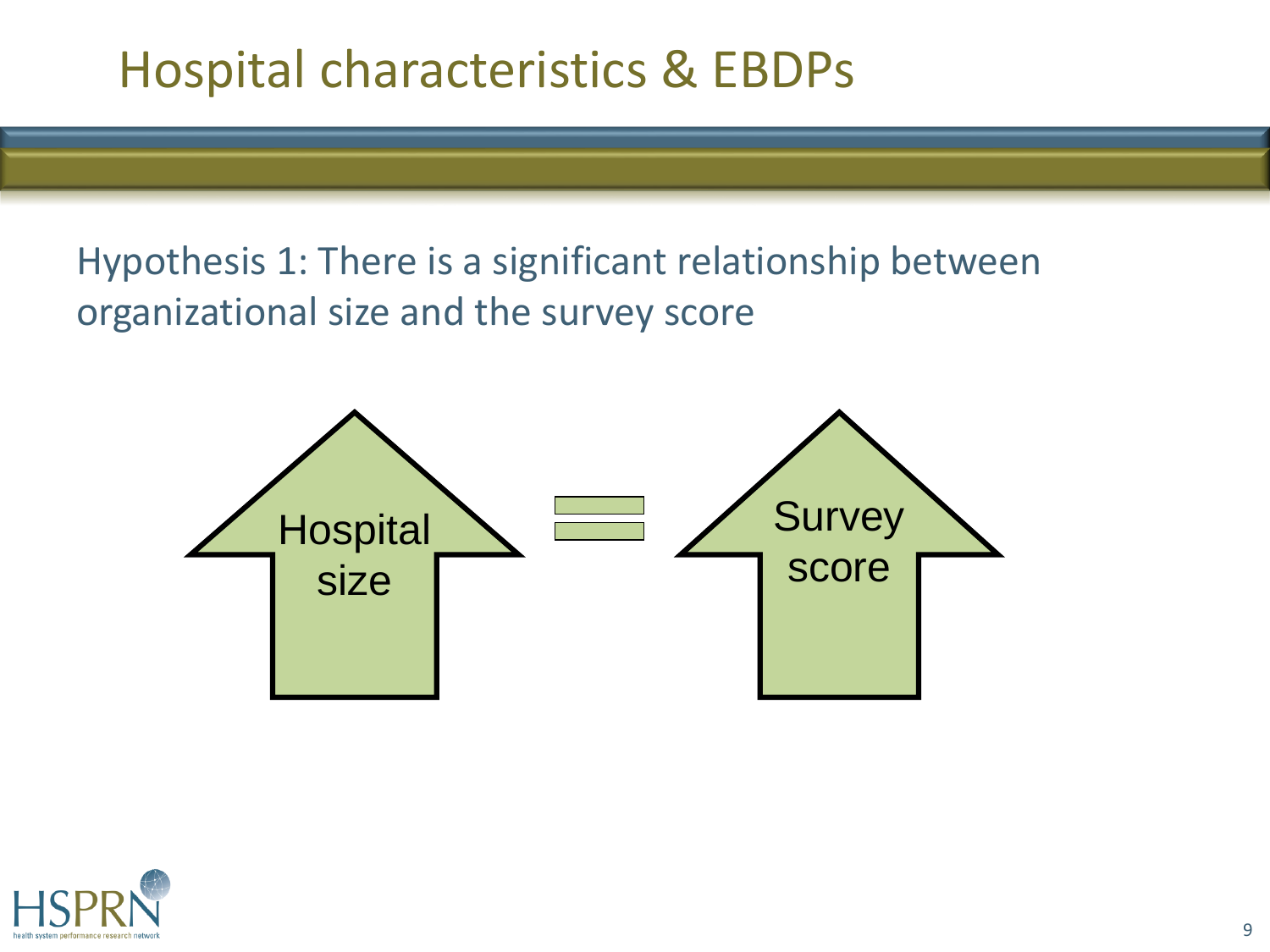#### **Results**

#### Size accounts for 5% of the variance in survey score



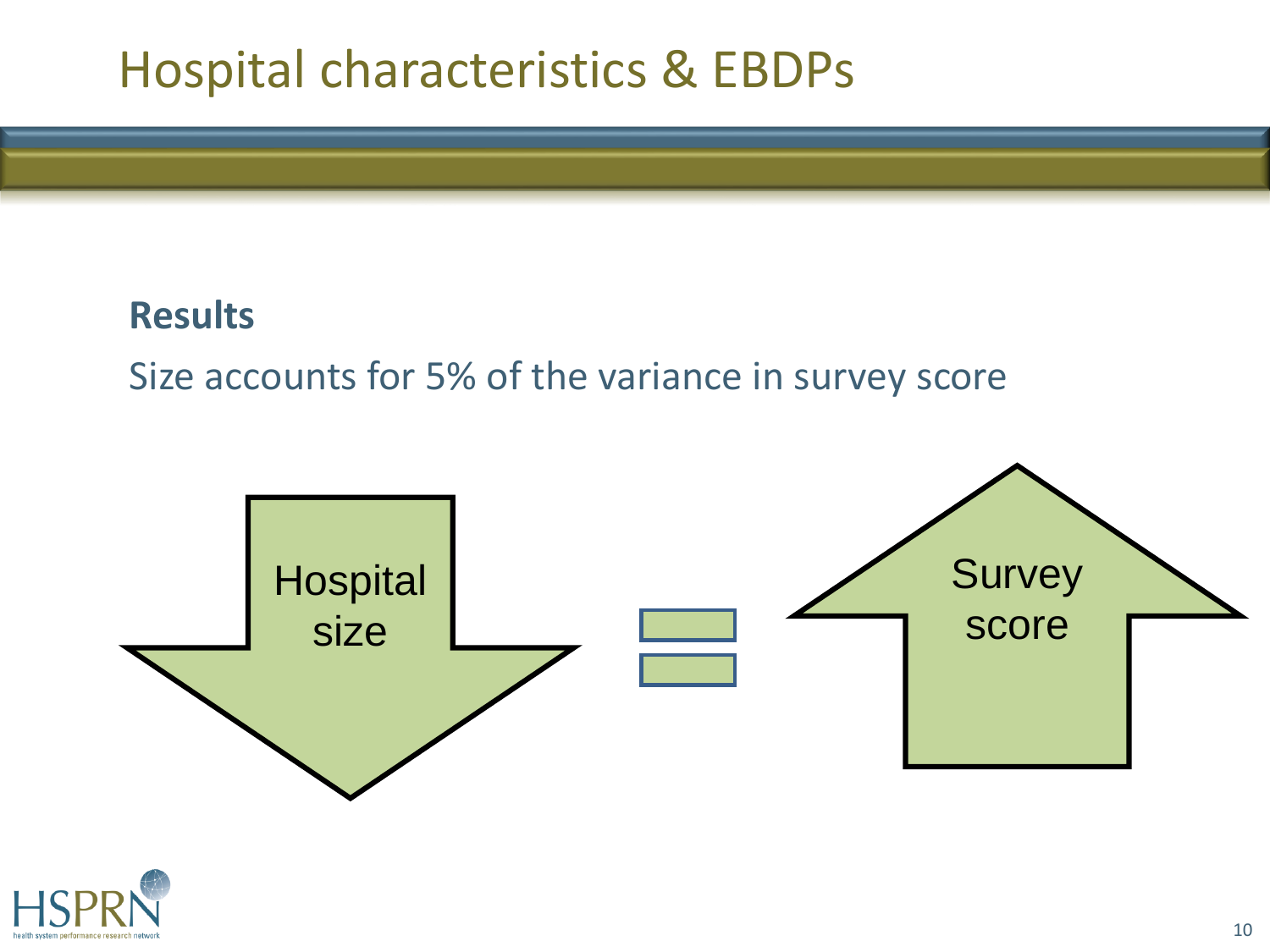Hypothesis 2: Hospitals with teaching status have significantly higher survey scores than non-teaching hospitals



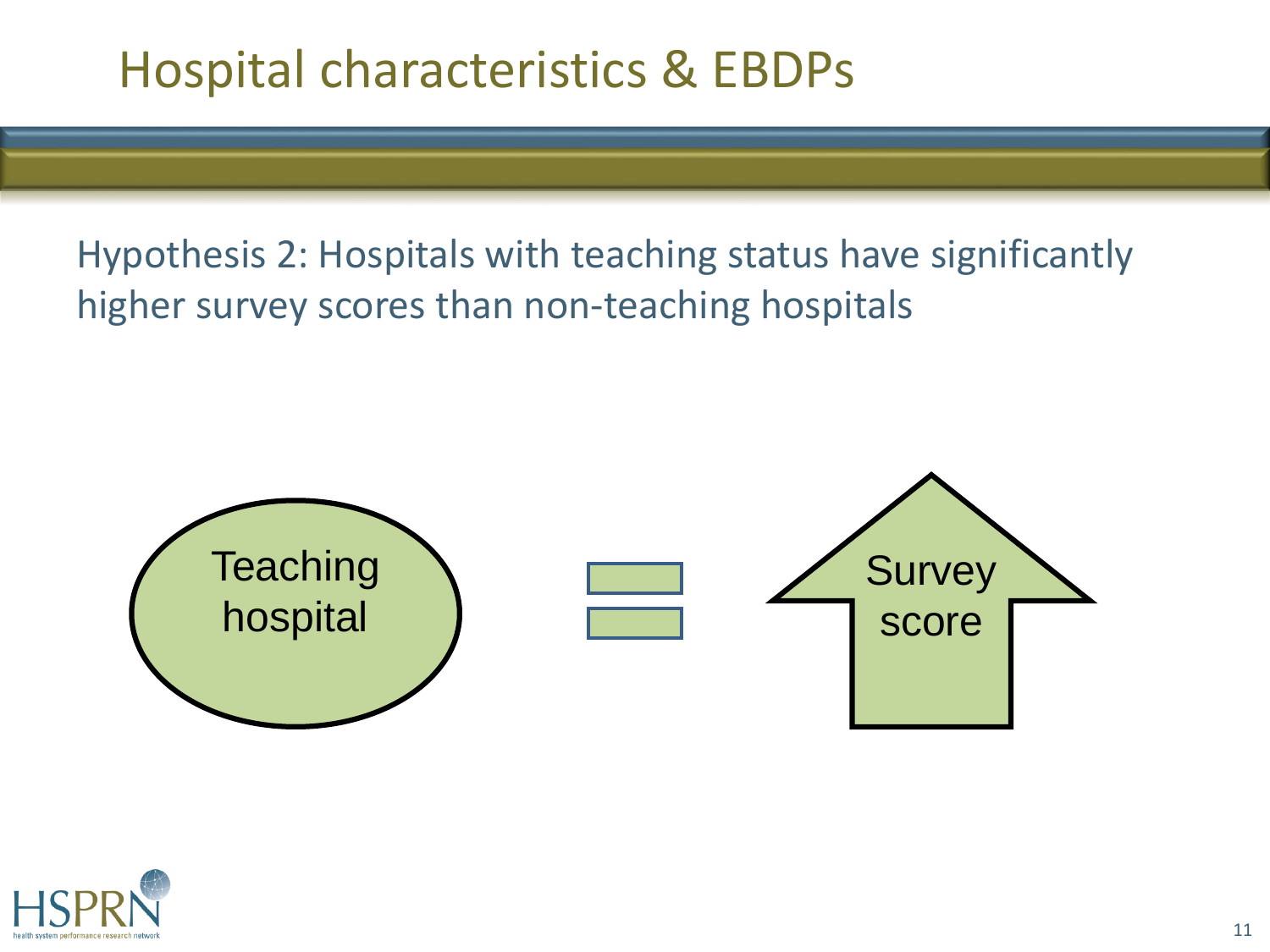- Result
- No relationship between teaching and survey score

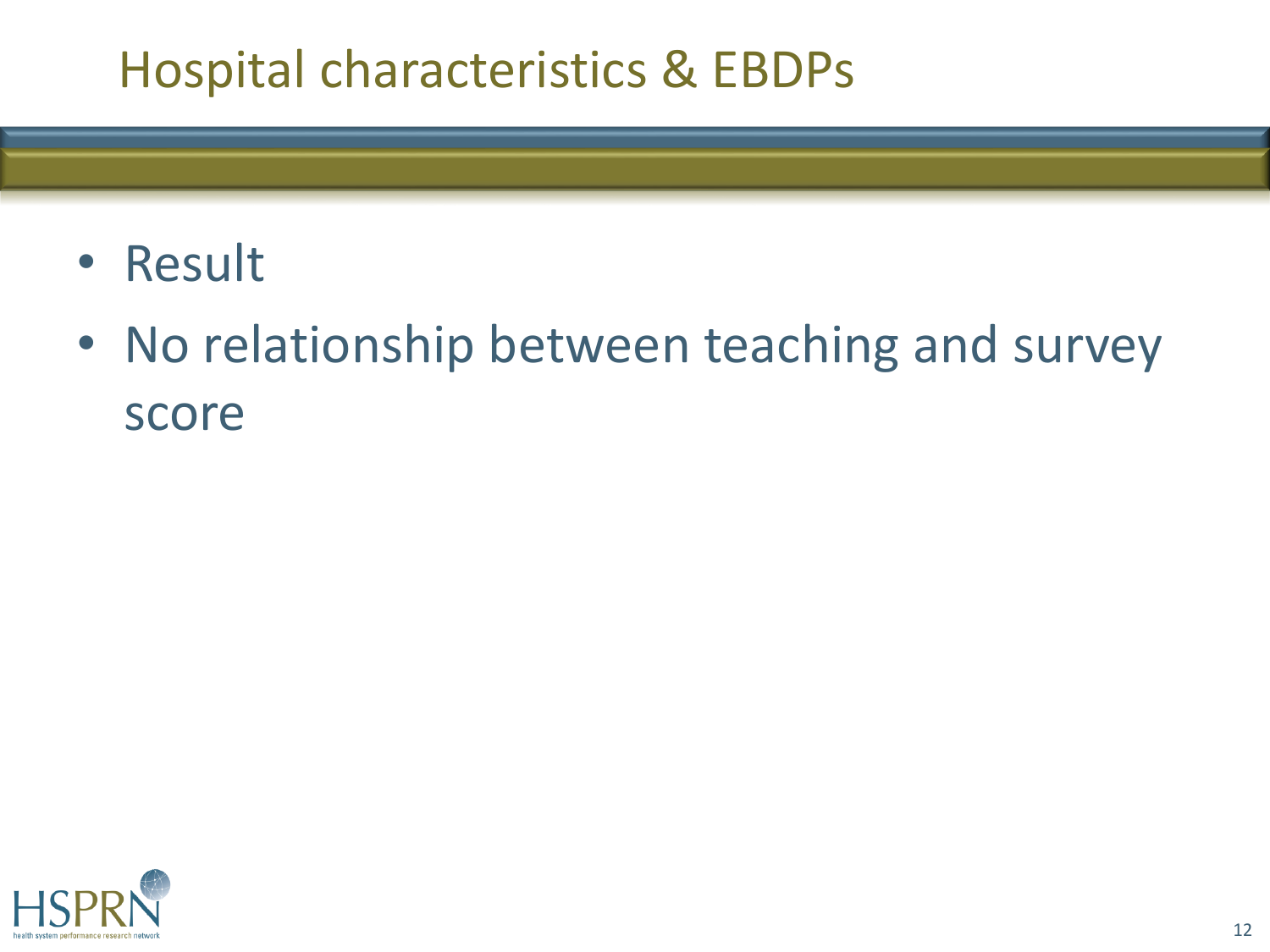Hypothesis 3: There is a significant relationship between the hospital's geographic location and the survey score



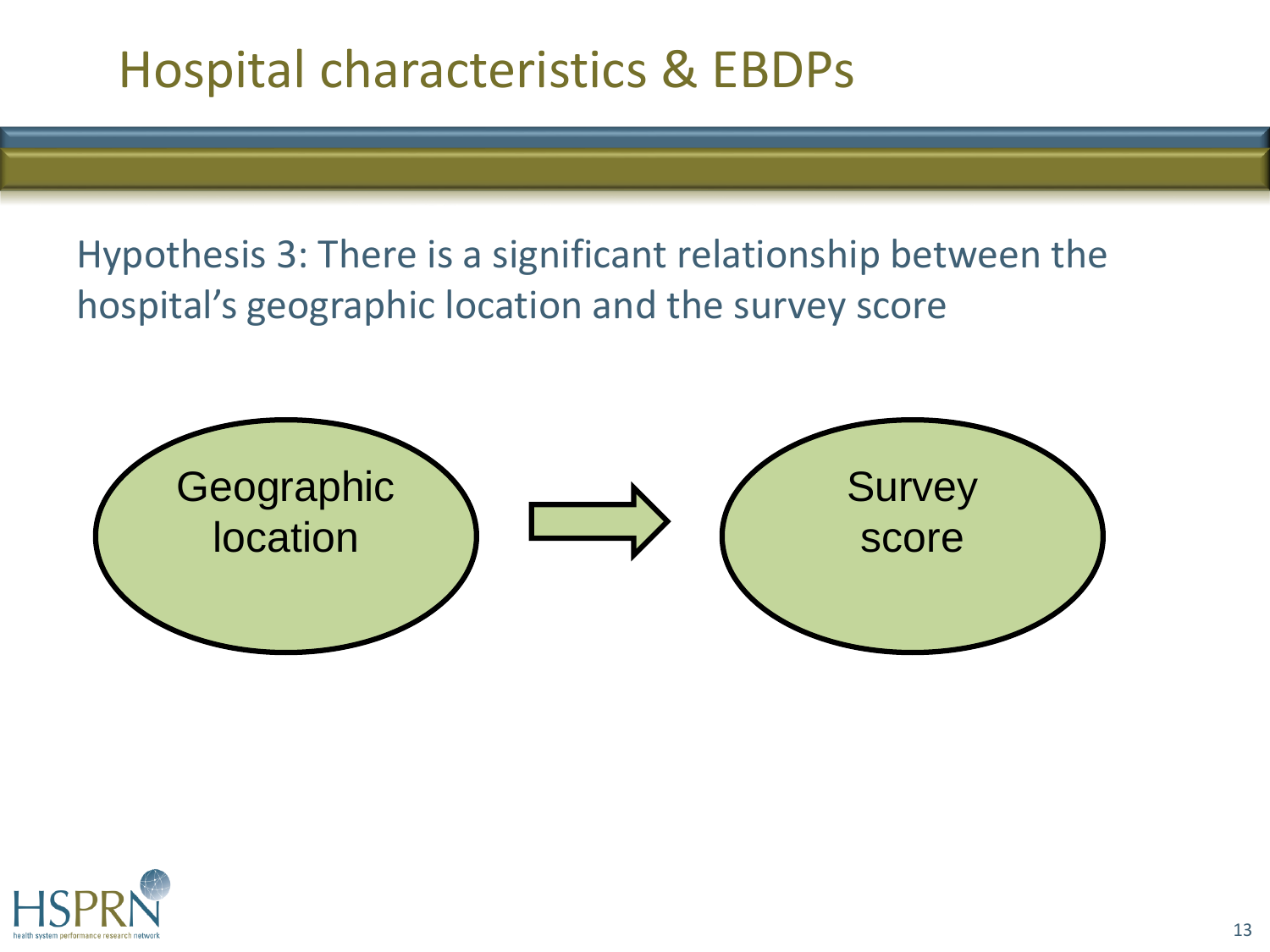- Region and survey score
	- Region accounts for 16% of variance in survey score
	- Significant relationship between North and South & between North and East
- No significant relationship between rurality & survey score

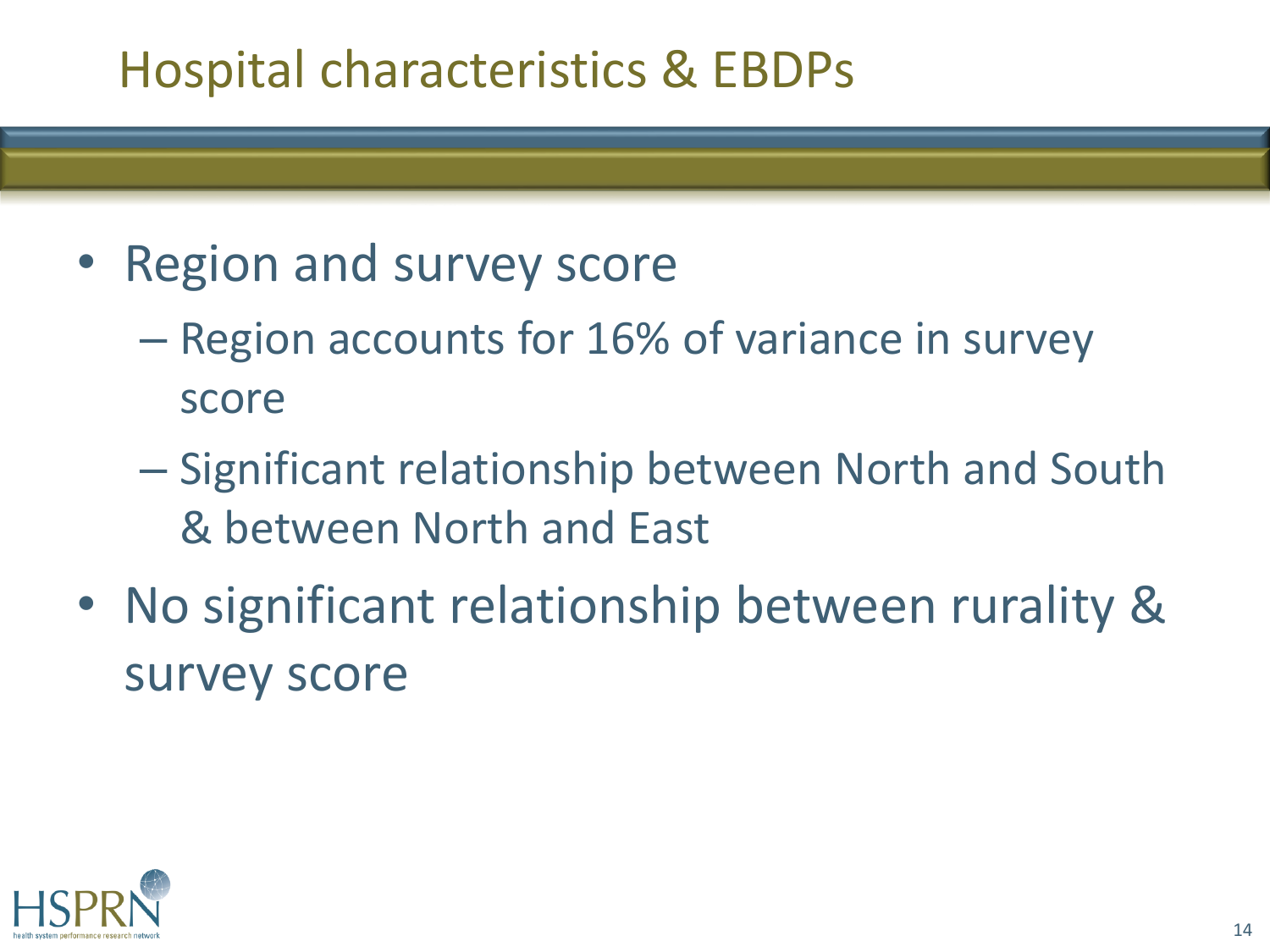#### Significant interaction between rurality and hospital size



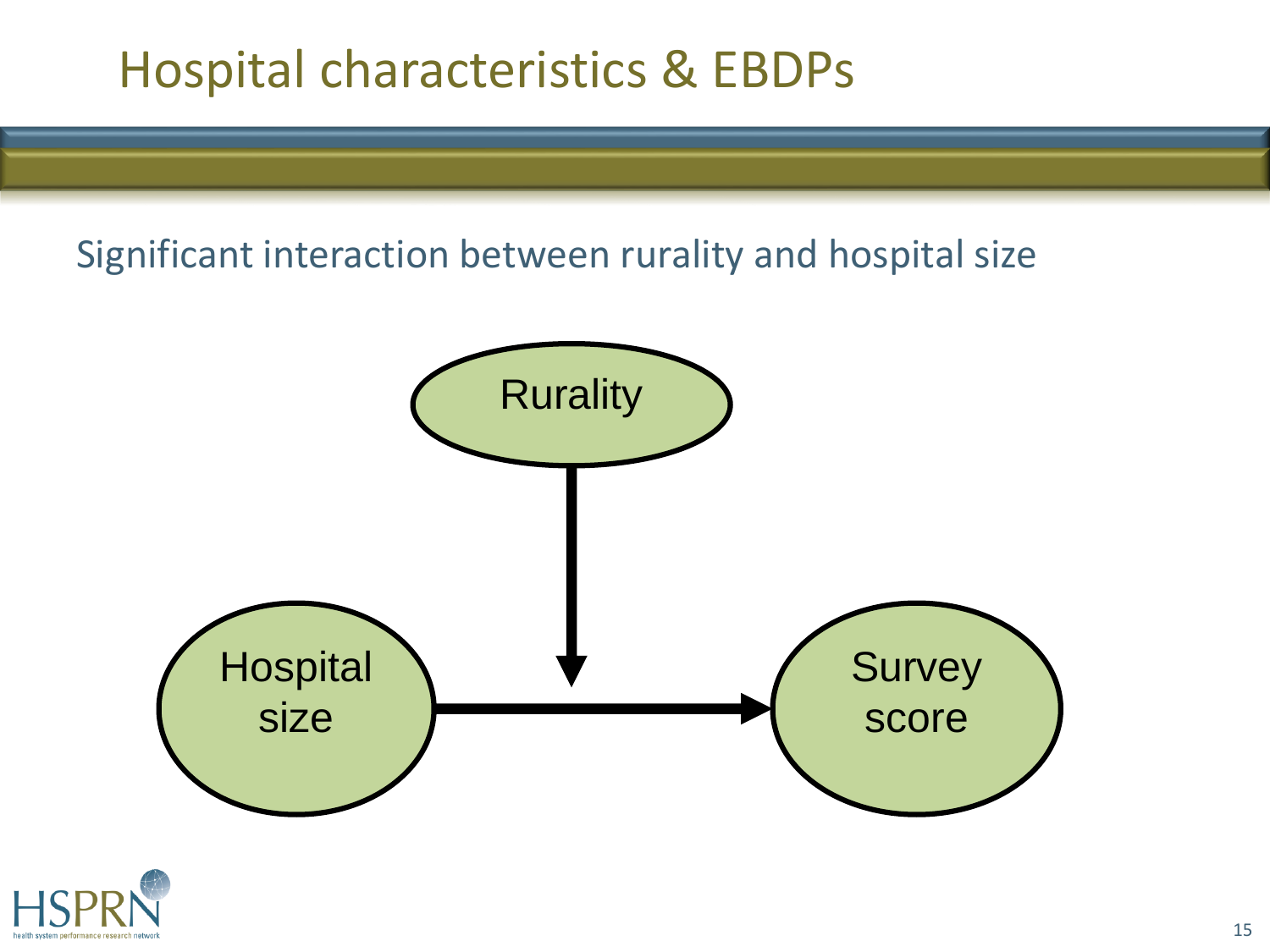#### Limitations

- Measure of organizational size
- Survey is a self-reported measure
- Survey score treated as a continuous measure
	- Each item given the same weight

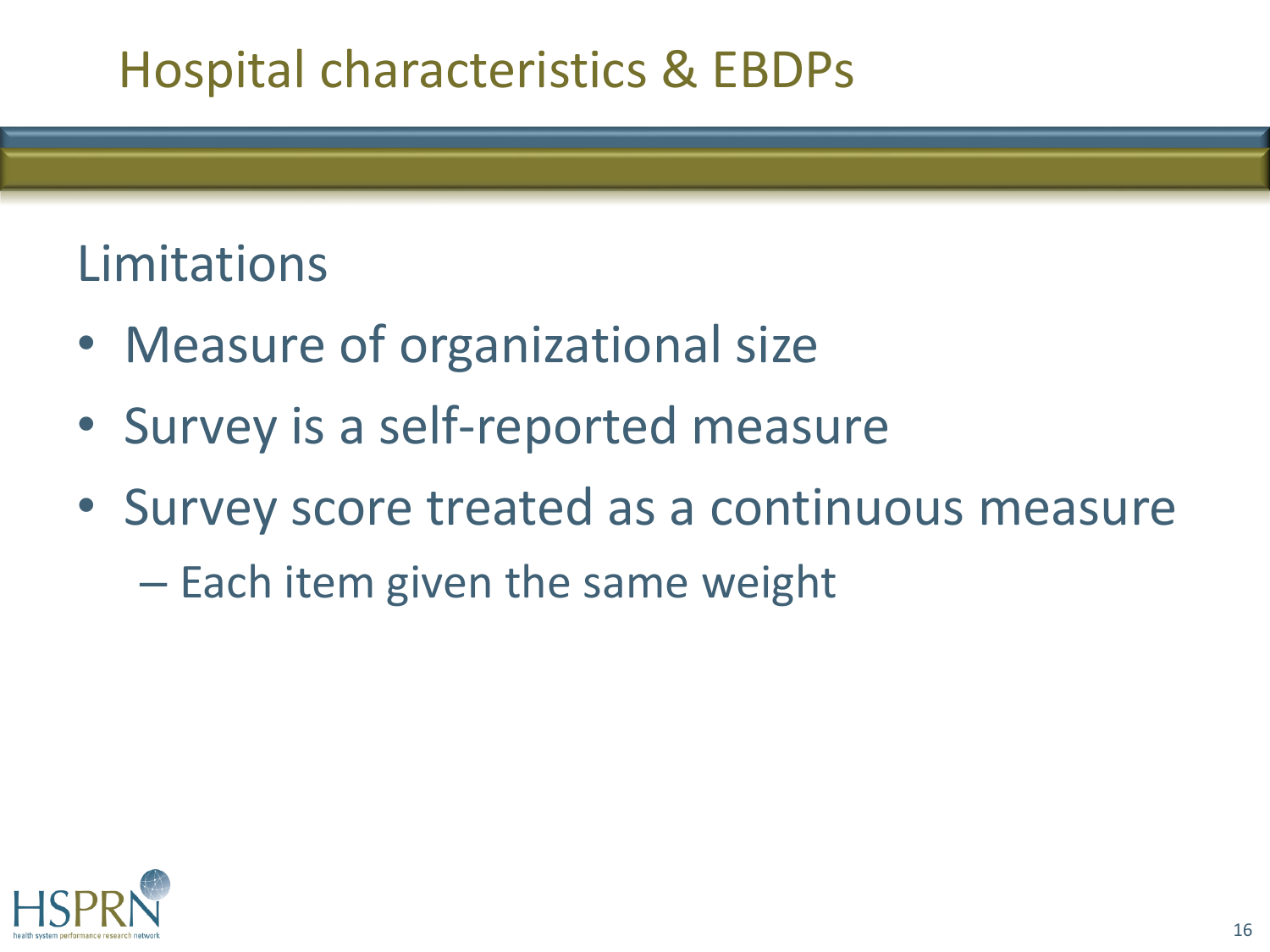### Conclusion & Implications

- Use of evidence-based discharge practices was higher in small, rural hospitals and in the north region of the province
- Question of improved information continuity and sharing of resources between smaller hospitals in rural settings
- Need for future research into the reasons for the differences between regions